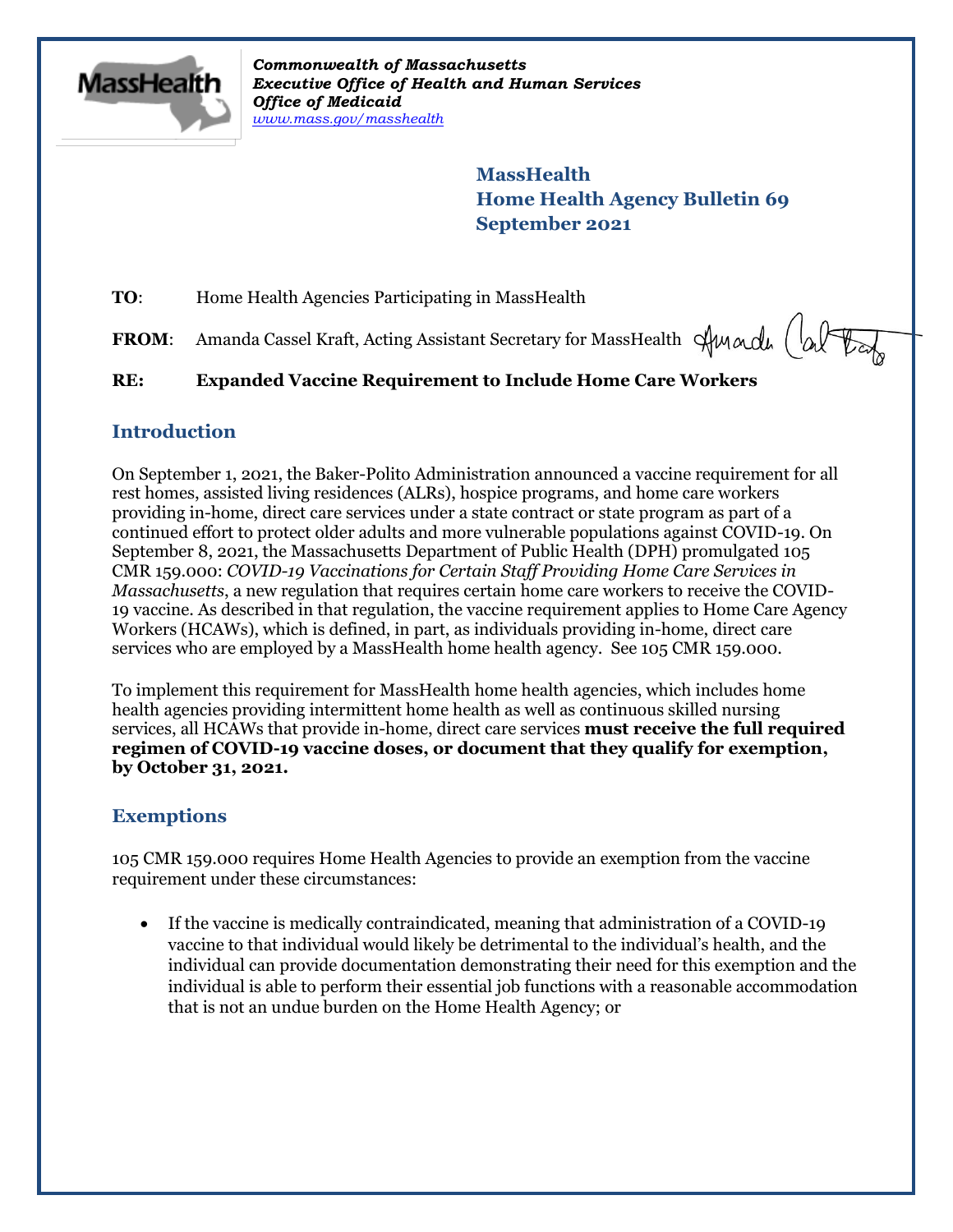**MassHealth Home Health Agency Bulletin 69 September 2021 Page 2 of 3**

 If the individual objects to vaccination on the basis of a sincerely held religious belief and the individual can provide documentation demonstrating their sincerely held religious belief, and the individual is able to perform their essential job functions with a reasonable accommodation that is not an undue burden on the Home Health Agency.

#### **Implementation**

The implementation of this requirement includes reporting, oversight, and enforcement as described below.

- Every HCAW will be required to submit proof of vaccination to the home care agency (Agency) or documentation that they qualify for an exemption no later than October 31, 2021.
- Appropriate documentation of a medical exemption must be issued by a licensed independent practitioner who has a practitioner/patient relationship with the individual and the documentation must support the finding that the COVID-19 vaccine is medically contraindicated, which means that the vaccine would likely be detrimental to the person's health.
- The Agency will be required to maintain proof of vaccination for all HCAW staff the Agency employs directly or by contract. The Agency's COVID-19 staff vaccination documentation and attestation will be subject to audit by the relevant state agency with which the Agency contracts and/or has a provider agreement.
- Agencies found noncompliant through an audit will be subject to a financial penalty.
- Additionally, Agencies may be required to submit regular reporting to MassHealth to ensure compliance with the COVID-19 vaccine requirement and MassHealth reserves the right to implement updated reporting requirements in the future.

#### **Process**

The new DPH regulation 105 CMR 159.000: *COVID-19 Vaccinations for Certain Staff Providing Home Care Services in Massachusetts* was promulgated on an emergency basis on September 8, 2021, and is effective immediately with public comment process to follow.

## **MassHealth Website**

This bulletin is available on th[e MassHealth Provider Bulletins](http://www.mass.gov/masshealth-provider-bulletins) web page.

[Sign up](https://www.mass.gov/forms/email-notifications-for-masshealth-provider-bulletins-and-transmittal-letters) to receive email alerts when MassHealth issues new bulletins and transmittal letters.